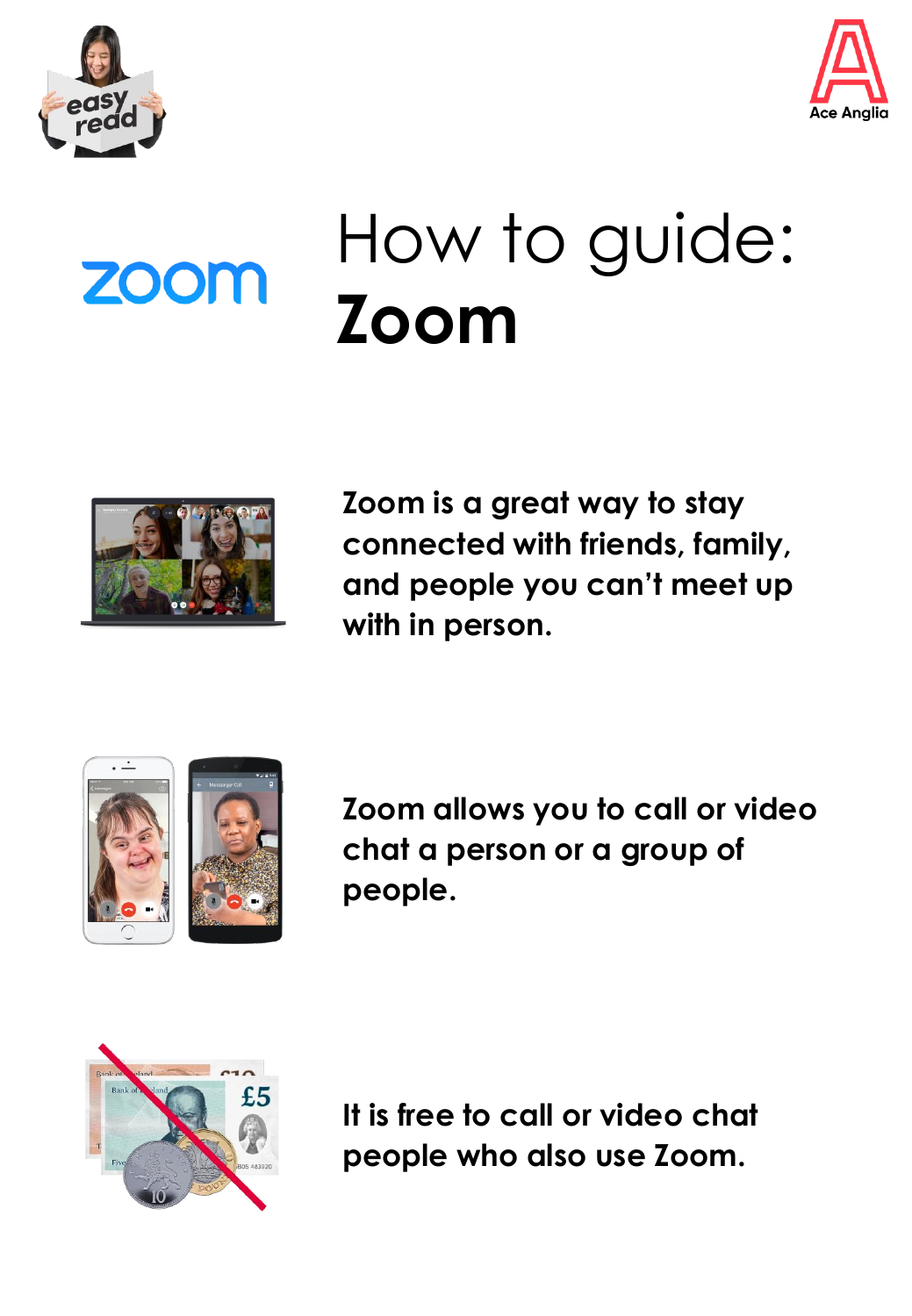

### **ZOOM**

**To use Zoom you will need to set it up on ONE of these devices:**



**Desktop Computer**







**Smartphone Tablet**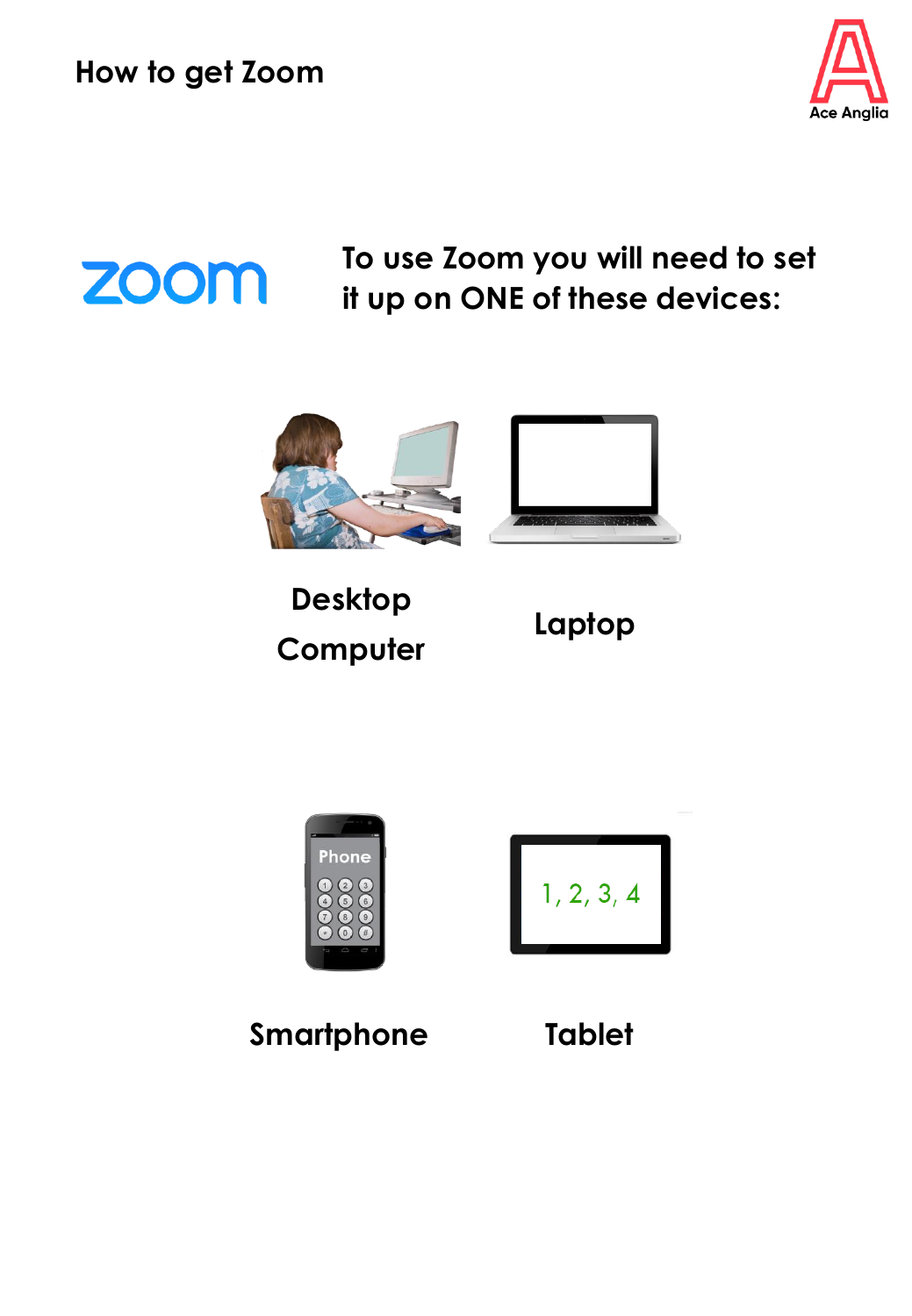

#### **How to sign up to zoom**



**Some people will need some support to set up Zoom. This could be from a friend, family member, support worker/carer or someone else you trust.** 



**Step 1: Type www.zoom.us/ into the address bar or search zoom on the internet.** 



**Step 2: To get Zoom, click 'SIGN UP, IT'S FREE' in the top right corner of the screen.**



**Step 3: Enter your date of birth, select the month day and year and then click continue.**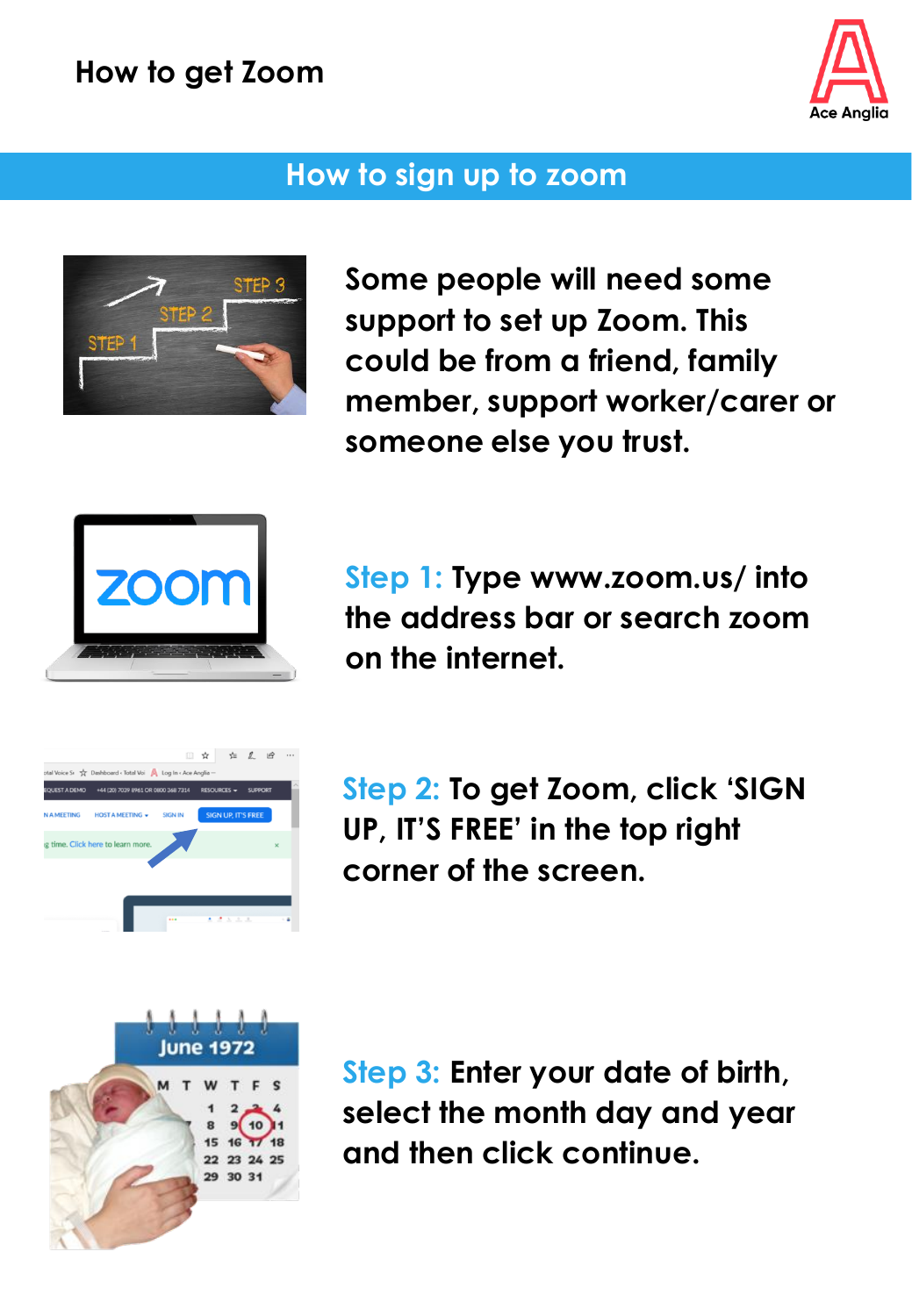

Sign Up Free

| of Service apply. | Zoom is protected by reCAPTCHA and the Privacy Policy and Terms |
|-------------------|-----------------------------------------------------------------|
|                   | <b>Sign Up</b>                                                  |
| в                 | gning up, I agree to the Privacy Policy and Terms of Service.   |

**Step 4: Enter your email address and click sign up.** 



**Step 5: Go to your email inbox, click on the email from zoom and follow instructions on screen.**



**Step 6: Enter your name and create a strong password. Get help creating a strong password here:**

**www.tinyurl.com/ugw4qf3** 

| Invite Your Colleagues                                                          |  |
|---------------------------------------------------------------------------------|--|
| Invite your colleagues to create their own free Zoom account today! Why invite? |  |
| name@domain.com                                                                 |  |
| sme@domain.com                                                                  |  |
| name@domain.com                                                                 |  |
| Add another email                                                               |  |

**Step 7: You can invite other people to use zoom by entering their email addresses or you can click 'skip this step'.**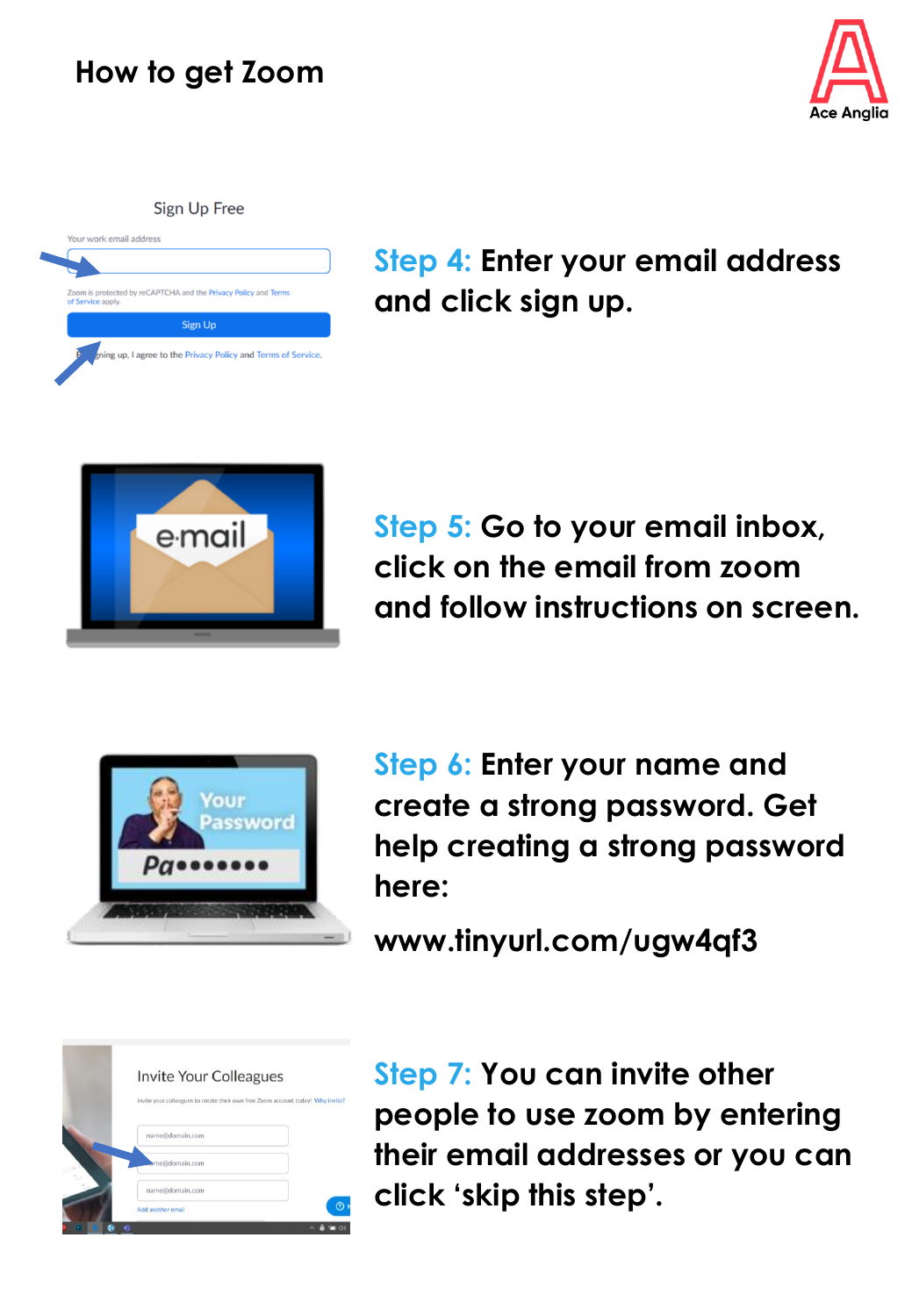



**Step 8: You can test Zoom video to make sure your camera and sound is working, or you can 'skip this step'.**

|                      | ייי יהוכי |                          |
|----------------------|-----------|--------------------------|
| <b>Email address</b> |           |                          |
| Email address        |           |                          |
| Password             |           |                          |
| Password             |           |                          |
|                      |           |                          |
|                      | Sign In   |                          |
| Forgot password?     |           | $\boxdot$ Stay signed in |

Sion In

**Step 9: Sign in using your email address and the password you created.**



**Step 10: You can then join or host meetings.**



and use Zoom on a computer

**Step 11: For more information on learning to install the desktop app and join meetings watch this helpful video on YouTube.** 

**www.youtube.com/watch?v=zhB d30l1prg**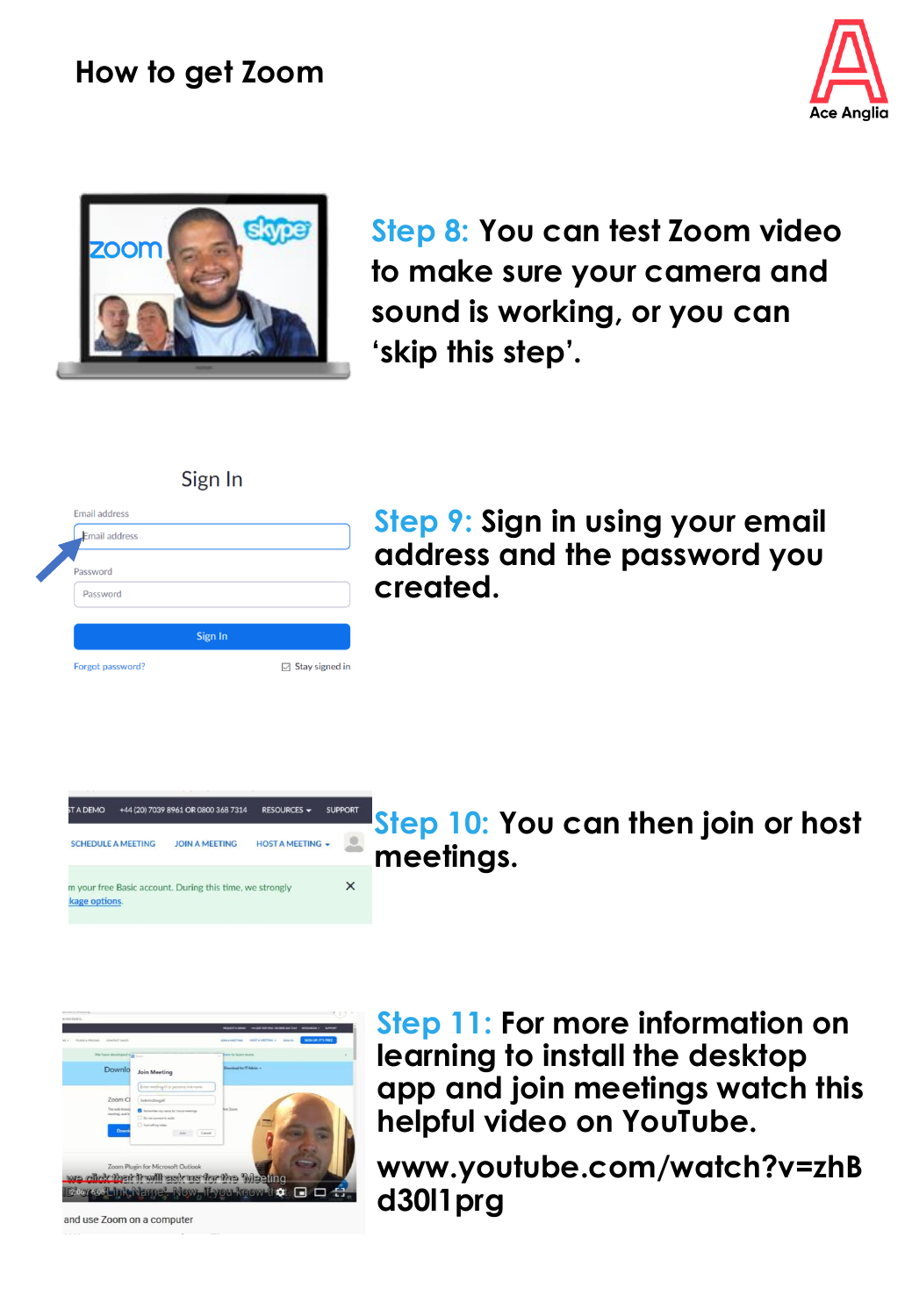

#### **How to get the app on your smartphone or tablet**



**Step 1: Go to the place where you get new apps from.**





**Google Play** on Android phone or tablet

**AppStore** on iPhone or iPad

| 11:02        |                                | $-1 \, \forall \, \bot \, \forall \, \textcircled{3}$ |
|--------------|--------------------------------|-------------------------------------------------------|
| $\leftarrow$ | skype                          | $\times$                                              |
|              | Q skype                        |                                                       |
|              | Q skype for business           |                                                       |
|              | Q skype for android tablet     |                                                       |
| $\alpha$     | skype lite                     |                                                       |
| Q            | skype for business for android |                                                       |
|              |                                |                                                       |
|              |                                |                                                       |
|              |                                |                                                       |

**Step 2: Search Zoom**



**Step 3: Click install**